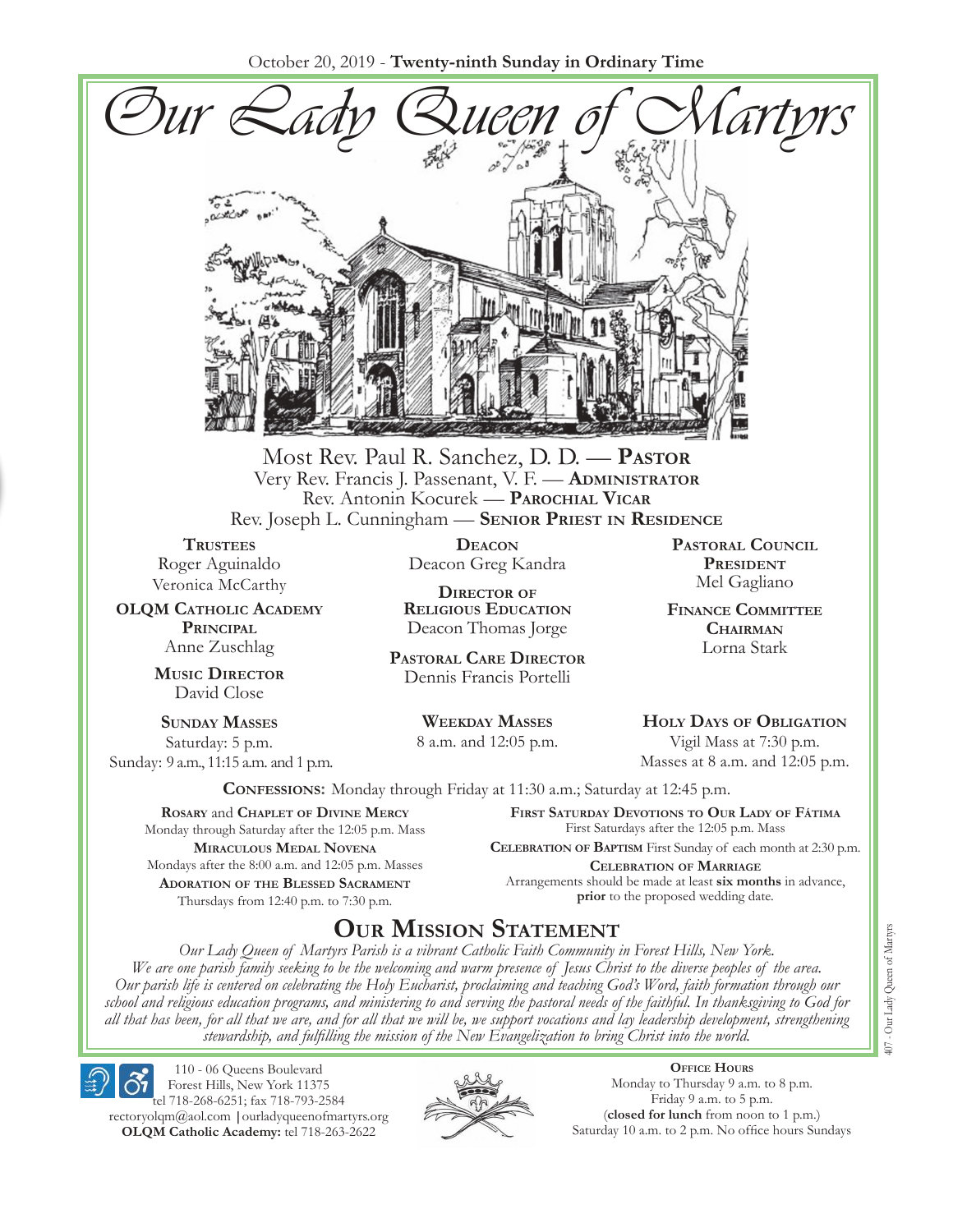## **Masses for the Week**

*Saturday, October 19* **Saints John de Brébeuf and Issac Jogues 8 a.m.** Nora Donahue **12:05 p.m***.* Brian Cahill **5 p.m.** Barbara Hageney

*Sunday, October 20* **9 a.m. Family Mass celebrated for the parishioners of Our Lady Queen of Martyrs**

*Children's Liturgy of the Word* 

*Monday, October 21* **8 a.m.** Mary Conlon **12:05 p.m.** Norina M. Garofalo

*Tuesday, October 22* **Saint John Paul II 8 a.m.** Jela Perkovic **12:05 p.m***.* Marvin Goldfano [living]

> *Wednesday, October 23* **Saint John of Capistrano 8 a.m.** Catherine Marchese **12:05 p.m.** Hubert Etheart

*Thursday, October 24* **Saint Anthony Mary Claret 8 a.m.** Frances Armato **12:05 p.m***.* Marie England

*Friday, October 25*  **8 a.m.** Mia Antonia Rios **12:05 p.m***.* Raymond Henry

*Saturday, October 26* **8 a.m.** Jose Millares **12:05 p.m***.* Marcelina Cuadrado **5 p.m.** Romanita Terrero

# **Remember Our Sick**

Aldo Arcomano, Michael Bekman, Alexander Berardino, Peter Berardino, Mark Bradley, Elba Camacho, Shana Clemente, Maria Comacho, Mary Ann Cornell, Irene Cucurella, Tracy Cuva, Joan Donnelly, Norman Doucette, Mary Evanisko, Baby Luka Dudashvili, Stephanie Feldman, Michael Flannery, Alice Fromer, Pat Gmerek, Ann Harding, Sean Harrison, Robert Heyer, René Hojilla, Giles Houghton, Michael H. Jordan, Anncarol Macho, Carmen Leon Marin, Liz Maryon, Artur Mavashev, Louie Mavashev, Marina Mavashev, Anthony Mendola, Mariana Menoscal, Mark Myers, Veronica Nissan, Maria Ojeda, Richard O'Keeffe, Barbara Pacheco, Connie Panaralla, Clara Patoff, Grace Plank, Maureen Piatt, Nancy Piotrowski, Bonnie Post, Veronica Pulanski, Nicole Rappa, Scott Salbo, Dr. Anthony Sarro, Scaturro family, Frank Soriente, Steven Strumpf, Wong Wai Suet, John Taddeo, Chris Townley, Maria Viesta, Brittany Zaita—**and all parishioners currently in nursing homes, hospitals or confined to their homes**

> **NOTE:** Sometimes late changes to schedules happen after our bulletin is printed. Thank you for understanding.

# **Main Events of the Week**

*Sunday, October 20*  **10 a.m.,** *rectory (enter through glass door off 72nd Rd):* **Bible Study Group**

> **11:15 a.m. Mass,** *church:*  **Novena to St. Jude Begins**

*Monday, October 21* **7**–**9 p.m.,** *rectory:*  **Bereavement Support Group meeting**

*Tuesday, October 22*

**7:30 p.m.,** *choir loft:* **Choir Rehearsal**

*Wednesday, October 23* **RELIGIOUS EDUCATION 3:45**–**5 p.m.,** *levels 1, 2, 3 and 4 class*

**7**–**8:15 p.m.,** *levels 5, 6, Confirmation, FFO  I*

*Thursday, October 24* **After 12:05 p.m. Mass,** *church:*  **Exposition and Adoration of the Blessed Sacrament**

**7:30 p.m.** *church:* **Benediction**

*Friday, October 25* **7:30 p.m.,** *rectory (enter through glass door off 72nd Rd):* **Charismatic Prayer Group meeting**

> *Saturday, October 26* **9–10 a.m.,** *church:* **Altar Server Training**

**1–4 p.m.,** *rectory:* **Single Adults Group 19th Anniversary gathering**

*Rectory = main meeting room (basement level)*

#### *Sunday Masses, October 26/27*

The choir will perform at every Sunday Mass next weekend, giving everyone an opportunity to hear inspiring choral music, especially those who do not regularly attend the 11:15 a.m. Choir Mass.

# Blanche Aeppli, Svetlana Abramova, Augusto F. Alvarez, Daniel Alvarez, **Remember Our Deceased**

Doretta Gardner

Wing So Issa Tate

#### **We pray for the men and women of our Armed Forces serving in the U.S. and abroad**

Eric Böhm, Sergio Borrero, Thaddeus Buenaventura, Ricardo Cantillo, Bobby DiTroia, Armando Fellin, Andrew Gonzalez, A. Jay James, William (Will) Klos, Michael Le Floch, Louis Mannino, Jean-Marc Moïse, Brian Quinn, Justin Pabse, Adam Rearick, Rodney Ross, McNeely Royal, Victoria Tissler-Bacca, Charles Torres, Jose J. Vaz, Mollie Rae Whitley, William Youssef, Phillip Whitley, Jeff Zabala. **Please pray for all who risk their lives for our safety, including police, fire, corrections and military personnel.**

407 - Our Lady Queen of Martyrs Our Lady 107.

WELCOME! Sound-enhancing assistive listening device is available if you have trouble hearing during Mass. Please visit the sacristy for information. If a disability makes it difficult for you to fully participate at Mass or other activities of our parish, email our **Parish Advocate for Persons with Disabilities**, Karen Mongiello, at disabilities.olqm@gmail.com, to make your special needs known.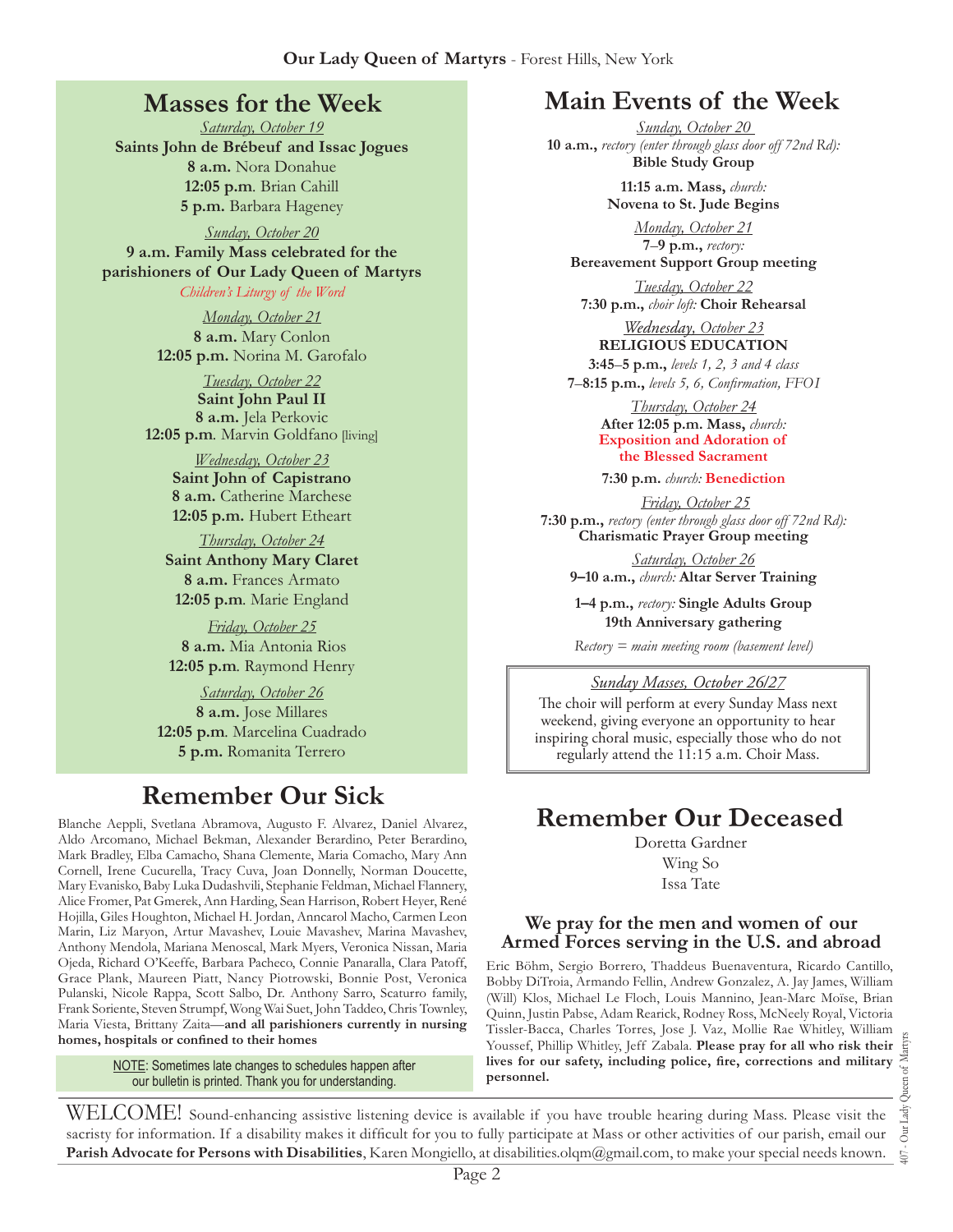# **Sunday Mass Assignments Order of Mass**

**ŠATURDAY, OCTOBER 19** 

*5 p.m. Celebrant:* Bishop Sanchez *Lectors:* Bettyanne McDonough, Belinda Kotin *Leader of Song:* Warren Harding *EMHCs:* Kathy Scapp, Mark Scapp, Yorke Mizelle

#### SUNDAY, OCTOBER 20

*9 a.m.* 

*Celebrant:* Father Antonin

*Lectors:* Gina Warshaw, Regina Faighes *Leader of Song:* Cheryl Manrique

*Children's Liturgy of the Word:* Edith Kealey

*EMHCs:* Margarita Forero, Karen Nassauer, Lenny Rodin, Richie Perl

#### *11:15 a.m.*

*Celebrant:* Bishop Sanchez

#### *Start of St. Jude Novena*

*Lectors:* Jonathan Rodriguez, Victoria Moore *Leader of Song:* Paula Rocheleau Hernández *EMHCs:* Aracelly Torres, Johanna Fausto-DiDio, Angela Damone

## *1 p.m.*

*Celebrant:* Father Cunningham *Lectors:* Joanie Molina, Siobhain Kandra *Leader of Song:* Jennifer Gliere *EMHCs:* Bettyanne McDonough, Eddy Eng, Al Smith

*Members of the Altar Server Society at all Sunday Masses*

**Thank you to all those who serve as ushers**

## **About Today's World Mission Sunday Collection**

This special collection is always taken on the next to last Sunday of October for the Pontifical Society for the Propagation of the Faith. Remembering that we are baptized and sent as a Universal Church of Christ on mission in the world, we are asked to **pray** for the Church's worldwide missionary work and to **offer financial help and charity**. Funds raised will be used to aid vulnerable communities throughout Asia, Africa, Latin America, and the Pacific Islands. Thank you for your generosity.

**Twenty-ninth Sunday of Ordinary Time** *Cycle C—Choir Mass 11:15 a.m.*

> **Entrance** *Missal #303—*"Gather Us In"

> **Mass Parts:** Mass of Creation

**First Reading** *Missal pg. 223—*Exodus 17:8-13

**Responsorial Psalm**—Missal pg. 223

**Second Reading** *Missal pg. 224—*2 Timothy 3:14–4:2

**Gospel** *Missal pg. 224—*Luke 18:1-8

**Homily**

**Offertory** "The Lord Will Be a Defence" *(R. Foort) —Choir Missal #619*—"You Gather In the Outcast"

**Communion** "I Will Lift Up Mine Eyes" *(L. Sowerby) —Choir*  Organ Meditation *Missal #464—*"Shelter Me, O God"

**Closing Hymn** *Missal #443—*"O God, Our Help in Ages Past"

# **Second Collections**

›› Today's second collection is for Parish Youth programs. There is also an envelope for World Mission Sunday.

›› Sunday, October 27, the second collection will be for winter fuel. There is also an envelope for All Souls Day Mass Remembrances.

›› Please use the blue envelope at any time to contribute to the Parish Endowment Fund or, at our Parish Giving portal, select Blue Envelope from the pull-down menu. Read more at ourladyqueenofmartyrs.org/blue-envelope.



CONGRATULATIONS, FALL FLING RAFFLE WINNERS! Noreen Miller, 1st prize \$1,000. Andres Sardinas, 2nd prize \$250. Patrick Thompson, 3rd prize \$100.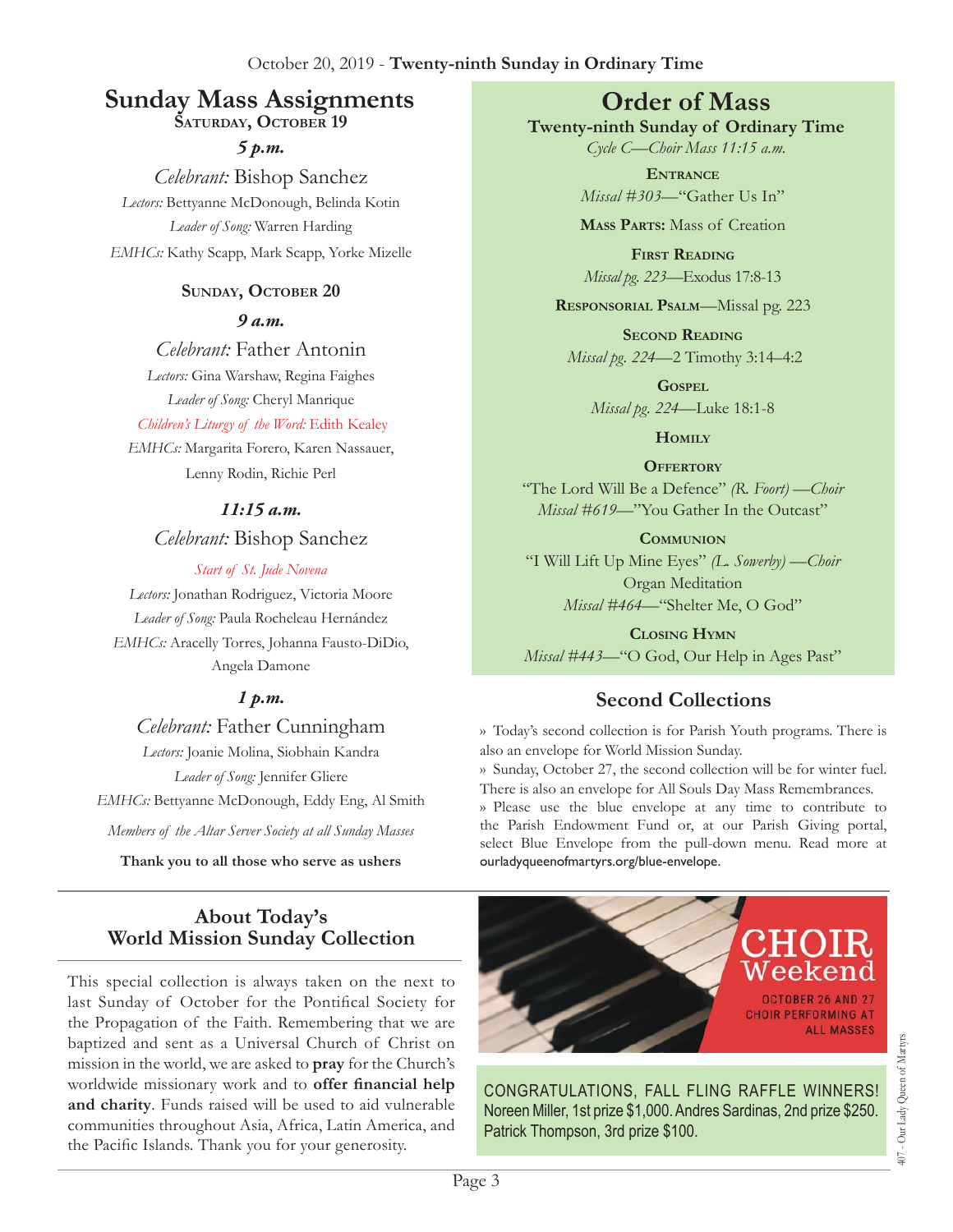#### **Bereavement Support Group Meetings**

We offer help and healing for the hurt of losing a loved one. Meetings are the first and third Mondays of the month: **October 21, November 4 & 18, December 9** (one meeting) from 7–9 p.m. in the rectory main meeting room. If you are joining for the first time, an RSVP is required. Please contact the group's facilitator, Commissioned Lay Pastoral Leader Yorke Mizelle, at ymizelle@gmail.com, or call the rectory at 718-268-6251.

#### **Do You Need RCIA Classes?**

Rite of Catholic Initiation for Adults (RCIA) is a journey of faith through the sacraments of Baptism, Eucharist, and Confirmation for those age 18 and older. If you want to become a Catholic or are a baptized Catholic who needs to complete First Communion and/or Confirmation, RCIA is the answer. Contact Veronica McCarthy at 718-268-6251, ext. 27, or olqmrcia@gmail.com for more information.

## **Catholic Social Action Committee at OLQM**

#### **A reflection from the U.S. Catholic Bishops for Respect Life Month**

"Every individual, precisely by reason of the mystery of the Word of God who was made flesh (cf. Jn 1:14), is entrusted to the maternal care of the Church. Therefore every threat to human dignity and life must necessarily be felt in the Church's very heart; it cannot but affect her at the core of her faith in the Redemptive Incarnation of the Son of God, and engage her in her mission of proclaiming the Gospel of life in all the world and to every creature. . . .

"Whatever insults human dignity, such as subhuman living conditions, arbitrary imprisonment, deportation, slavery, prostitution, the selling of women and children; as well as disgraceful working conditions, where people are treated as mere tools for profit, rather than as free and responsible persons; all these things and others like them are infamies indeed. They poison human society, and they do more harm to those who practice them than to those who suffer from the injury."

If you are interested in Catholic social teaching in action, please join us. Contact Bishop Sanchez or Father Passenant in person, by phone, or email them care of rectoryolqm@aol.com. Also join us in the rectory when we have our next meeting. Dates and times will be announced in the bulletin and from the pulpit.

To learn more about legislative issues that impact us as Catholics and how you can express your opinion to our elected officials, sign up for "action alerts" from the New York State Catholic Conference.

**www.nyscatholic.org/nys-catholic-conference-action-center**

# **St. Jude Novena October 20 – 28**

12:05 p.m. Daily Mass and after 11:15 a.m. Sunday Masses October 20 & 27

Most holy Apostle, St. Jude, faithful servant and friend of Jesus, the Church honors and invokes you universally, as the patron of difficult cases, of things almost despaired of. Pray for me, I am so helpless and alone. Intercede with God for me that He bring visible and speedy help where help is almost despaired of. Come to my assistance in this great need that I

may receive the consolation and help

**NOVENA** to St. Jude Thaddeus

Apostle and Martyr



Join in prayer and bring your intentions to St. Jude: for physical, mental, spiritual health

of heaven in all my necessities, tribulations, and sufferings, particularly (*make your request here*), and that I may praise God with you and all the saints forever. I promise,

O Blessed St. Jude, to be ever mindful of this great favor granted me by God and to always honor you as my special and powerful patron, and to gratefully encourage devotion to you. Amen.

**Prayer:** May the Most Sacred Heart of Jesus be adored and loved in all the tabernacles until the end of time. *Amen.* May the most Sacred Heart of Jesus be praised and glorified now and forever. *Amen.* St. Jude, pray for us and hear our prayers. *Amen.* 

**Blessed be the Sacred Heart of Jesus. Blessed be the Immaculate Heart of Mary. Blessed be St. Jude Thaddeus, in all the world and for all eternity.**

*One Our Father and One Hail Mary* 

All Saints Day (Holy Day of Obligation) Friday November 1st  $\sim$  Masses at 8 a.m. & 12:05 p.m. Vigil Mass Thursday October 31st at 7:30 p.m.

All Souls' Day (November 2nd) Mass Remembrance envelopes are available in church.

#### **Single Adults Group 19th Anniversary**

This milestone celebration is **Saturday, October 26** from **1 p.m. to 4 p.m.**, in the rectory basement meeting room. After the meeting, there will be a potluck luncheon, so please consider bringing a dish to share. Newcomers and old-timers are welcome. For more information, call the group's phone hotline at 718-361-3201.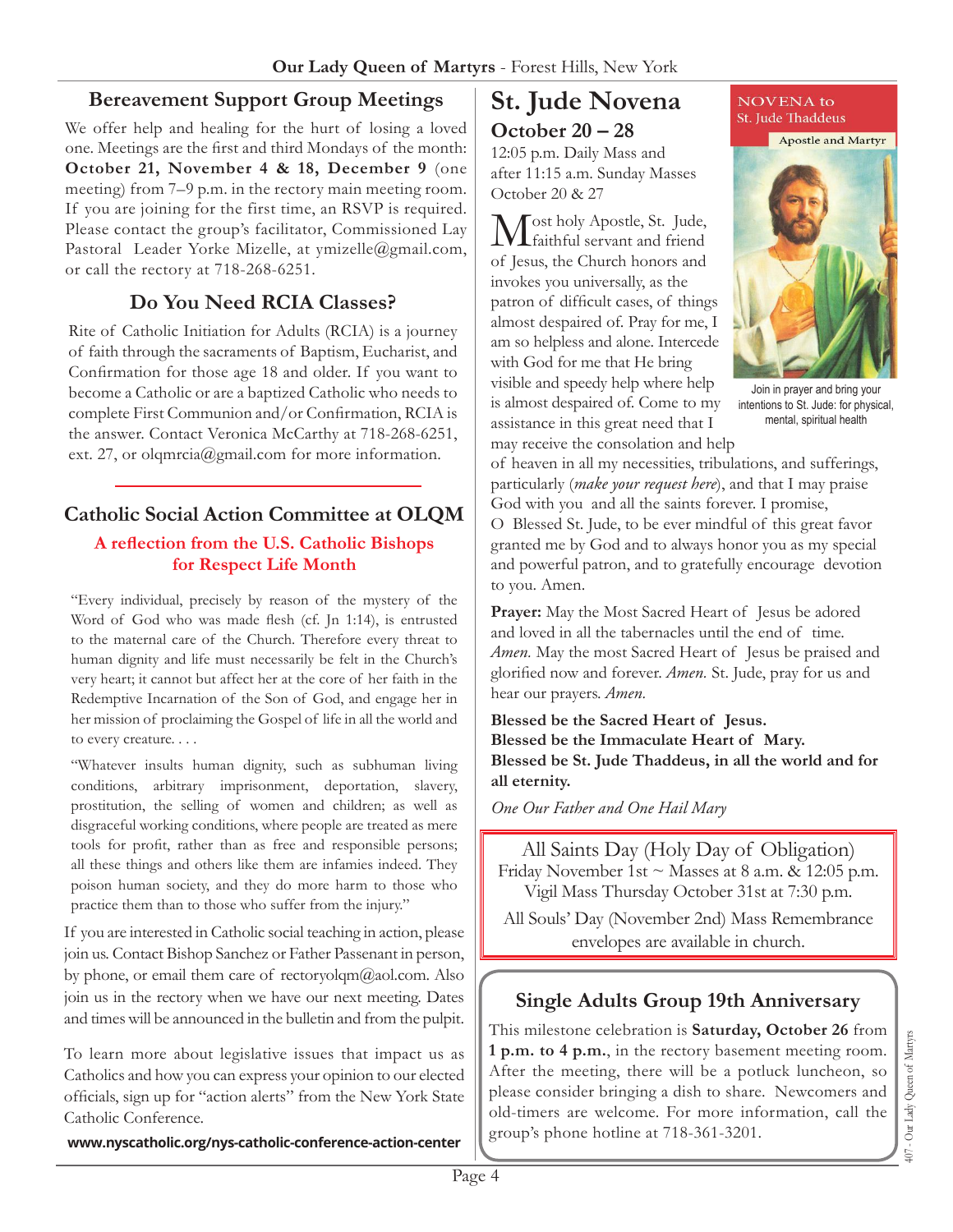# **Save the Date**

# Faith-based

## **Estate and Legacy Planning Saturday, November 16**

# **10 a.m. rectory basement**

To RSVP, please call the rectory (718-268-6251). In this seminar you'll learn how to protect your assets, help your heirs, and promote the legacy of your Catholic faith for future generations.

## Faith Sharing at OLQM

A Bible Study group meets regularly on **Sundays at 10 a.m.**  in the rectory basement. Current topic: the **Gospel of John**. If you'd like to join them on Sunday mornings, you can enter through the glass door at the back of rectory.

For the next few weeks another group of parishioners is meeting on Monday evenings to discuss the **Spiritual Exercises of St. Ignatius of Loyola**. If you would like to join their Monday night group, please call Bob or Melinda at 917-545-8049 or email bobmelinda@aol.com for details on the time and place.

## **Weekly Collections**

| October 13 |
|------------|
| 1,950.00   |
| 9,385.00   |
| 3,101.00   |
| 1,410.00   |
| 350.00     |
| 16,196.00  |
| 21,250.00  |
| (5,054.00) |
|            |

*\* Amount needed weekly to meet church expenses. Figures are unaudited. Totals do not reflect other income sources. Our goal is to cover parish expenses through higher first collections. This will ensure a fiscally sound position, without having to depend on less reliable income streams.*

Please remember the Roman Catholic Church of Our Lady Queen of Martyrs in your will and estate planning. Contact Bishop Sanchez or Father Passenant at 718-268-6251.

### **Sign up for Electronic Parish Giving from Your Phone.**

It's a convenient, secure, and simple way to make your weekly offertory. Thank you.



# **Poverty in Our City and the Response of Catholic Charities**



**Presenter: Msgr. Alfred LoPinto** Vicar for Human Services Diocese of Brooklyn/Queens **Sunday, November 17 at 10 a.m.** in the OLQM rectory basement

**Msgr. LoPinto** will celebrate 9 a.m. Mass on **November 17.** Afterward he will speak about how Catholic Charities is contributing to the solution of poverty in our neighborhoods. Please join us in the rectory for his presentation. Light refreshments will be provided by our Sunday morning faith-sharing group and the parish Social Action Committee. All are invited.

#### **How to Be a Good Steward**

Pray - spend time with God. Share your time, talent, and skills. Be generous with your financial blessings. Have a generous spirit. (Generosity comes in forms other than commerce.)

#### **BY EMAIL** Rectory Office:

**rectoryolqm@aol.com**

Pastor's Office: pastorolqm@aol.com Administrator's Office:

admn.olqm@yahoo.com

Bulletin Subjects: olqmcomm@aol.com

OLQM Catholic Academy info@olqmca.org

Pastoral Care Office: dfport@gmail.com

Religious Education Office: olqmreled@gmail.com

RCIA Office: olqmrcia@gmail.com

Deacon Greg Kandra: dcngreg@gmail.com

Disabilities Advocate: disabilities.olqm@gmail.com

# **Contact Us**

**BY TELEPHONE** Rectory Office: **718-268-6251**

**Emergency** (last rites) 718-810-9788 (*after office hours)*

OLQM Catholic Academy: 718-263-2622

Religious Education Office: 718-263-0907

RCIA Office: 718-268-6251, ext. 27

OLQM Charity Outreach: 718-268-6251, ext. 43

#### **ONLINE**

Website: www.ourladyqueenofmartyrs.org

Facebook, Twitter and Instagram: @OLQMChurch

OLQM Catholic Academy: www.olqmca.org